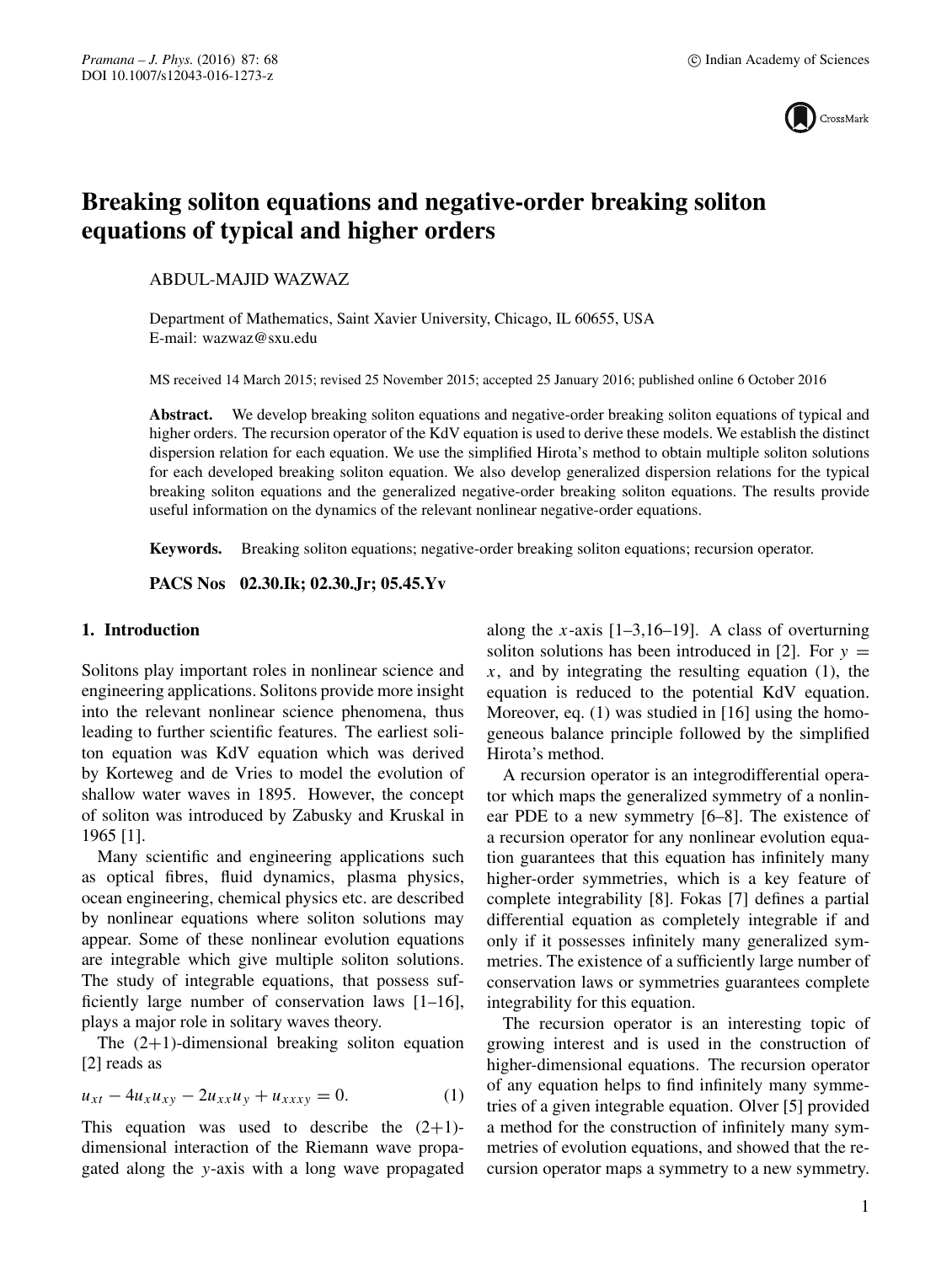Magri [4] studied the connection between conservation laws and symmetries from the geometric point of view, and proved that some systems admitted two distinct but compatible Hamiltonian structures, now known as bi-Hamiltonian system. For example, the KdV equation is a bi-Hamiltonian system given by

$$
u_t = D_x \left( u_{xx} + \frac{1}{2} u^2 \right) \tag{2}
$$

and

$$
u_t = \left( D_x^3 + \frac{2}{3} u D_x + \frac{1}{3} u_x \right) u.
$$
 (3)

These two operators are a Hamiltonian pair [4,6].

Numerous analytic and numerical methods, such as the Painlevé analysis, the inverse scattering method, the Bäcklund transformation method, the Hirota's bilinear method and the simplified Hirota's method [19–26] have been used to investigate the integrable models. The inverse scattering method and the Hirota's bilinear method are the commonly used methods to determine multiple soliton solutions.

Lou [3] presented a useful work to formally derive higher-dimensional integrable models using the hereditary symmetry. A hereditary symmetry  $\Phi(u)$  is an operator-valued function of  $u$  which generates a hierarchy of evolution equations for which  $\Phi(u)$  is a recursion operator [3]. The hereditary symmetry  $\Phi(u)$ is a recursion operator of the following hierarchy of evolution equations:

$$
u_t = \Phi^n u_x, \quad n = 0, 1, 2, \dots
$$
 (4)

It is obvious that this equation gives rise to  $(1+1)$ dimensional equations.

The KdV equation is the pioneer model in soliton wave theory, that gives rise to solitons, given by

$$
u_t + 6uu_x + u_{xxx} = 0, \tag{5}
$$

with recursion operator  $\Phi$  given by

$$
\Phi(u) = -\partial_x^2 + 4u + 2u_x \partial_x^{-1},\tag{6}
$$

where  $\partial_x$  denotes the total derivative with respect to x and  $\partial_{x}^{-1}$  is its integration operator. The inverse operator  $\partial_{x}^{-1}$  is defined by

$$
(\partial_x^{-1} f)(x) = \int_{-\infty}^x f(t) \mathrm{d}t,\tag{7}
$$

under the decaying condition at infinity. Note that  $\partial_x \partial_x^{-1} = \partial_x^{-1} \partial_x = 1.$ 

It is to be noted that if the function  $u(x)$  is defined in space and time only, then  $u(x) = \Phi(u_x)$  gives the KdV equation. However, if  $u(x)$  is defined in one space and one time dimensions, then  $u_t = \Phi(u_y)$  gives the breaking soliton equation (1).

In this work, we aim to establish a typical breaking soliton equation of higher order by using  $\Phi^2$ , where  $\Phi$  is the recursion operator of the KdV equation. Moreover, we plan to develop negative-order breaking soliton equations by using the recursion operator  $\Phi$  and  $\Phi^2$  as well. Multiple soliton solutions will be derived for all derived models. We shall show that the dispersion relations for these models are distinct, and this in turn gives solutions with distinct physical structures.

# **2. Formulation of breaking soliton equation of higher order**

We first give a brief discussion of the construction of the typical breaking soliton equation (1). Details can be found in [2].

## 2.1 *Typical breaking soliton equation*

It was stated before that this equation is obtained by using

$$
u_t = \Phi(u_y). \tag{8}
$$

Using  $(6)$  in  $(8)$  we get

$$
u_t = -u_{xxy} + 4uu_y + 2u_x\partial^{-1}u_y.
$$
 (9)

Using the potential  $u = v_x$  leads to the breaking soliton equation

$$
v_{xt} + v_{xxxy} - 4v_x v_{xy} - 2v_{xx} v_y = 0.
$$
 (10)

This equation was studied thoroughly in [1–10]. When  $y = x$ , eq. (10) reduces to the well-known potential KdV equation.

## 2.2 *Breaking soliton equation of higher order*

In a similar manner, we shall develop a breaking soliton equation of higher order by using

$$
u_t = \Phi^2(u_y). \tag{11}
$$

To derive  $\Phi^2$ , we use (6) to find

$$
\Phi^{2} = (-\partial_{x}^{2} + 4u + 2u_{x}\partial_{x}^{-1})(-\partial_{x}^{2} + 4u + 2u_{x}\partial_{x}^{-1})
$$
  
=  $\partial_{x}^{4} - 8u\partial_{x}^{2} - 12u_{x}\partial_{x} + (16u^{2} - 8u_{xx})$   
+  $(12uu_{x} - 2u_{xxx})\partial_{x}^{-1} + 4u_{x}\partial_{x}^{-1}u,$  (12)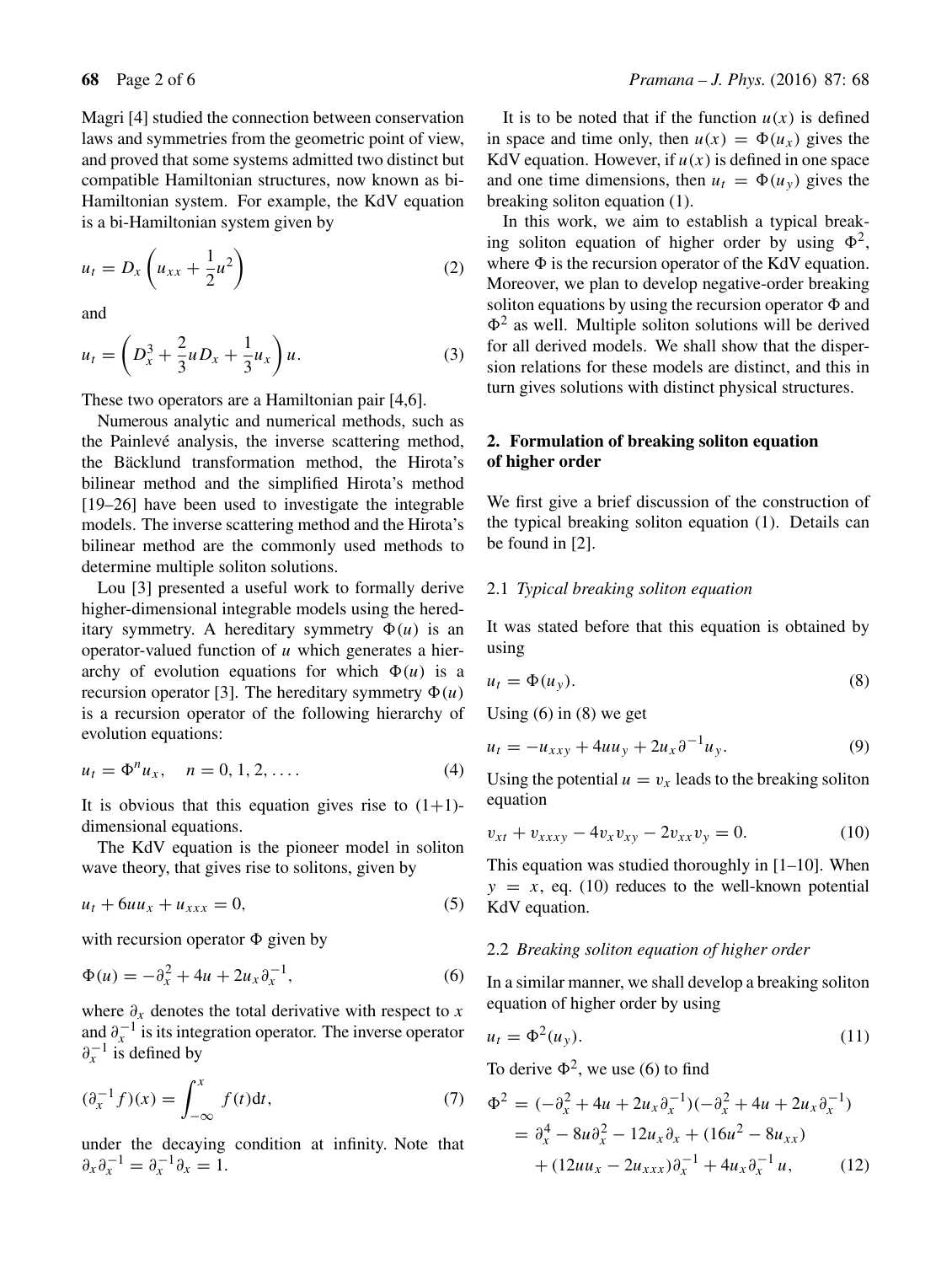where  $\partial_{r}^{-1}(u_{x}\partial_{r}^{-1})$  was evaluated by integrating by parts. Substituting (12) into (11) gives the breaking soliton equation in higher order by

$$
u_t = u_{xxxxy} - 8uu_{xxy} - 12u_xu_{xy} + (16u^2 - 8u_{xx})u_y
$$

$$
+ (12uu_x - 2u_{xxx})\partial_x^{-1}u_y + 4u_x\partial_x^{-1}uu_y. \quad (13)
$$

We next use potential  $u = v_x$  to obtain

$$
v_{xt} = v_{xxxxxy} - 8v_x v_{xxxy} - 12v_{xx} v_{xxy} + (16v_x^2 - 8v_{xxx})v_{xy} + (12v_x v_{xx} - 2v_{xxxx})v_y + 4v_{xx} \partial_x^{-1} v_x v_{xy},
$$
(14)

which can be written as

$$
\partial_x^{-1} v_x v_{xy} = -\frac{K}{4v_{xx}},
$$
\n(15)

where

$$
K(x, t) = -v_{xt} + v_{xxxxxy} - 8v_x v_{xxxy} - 12v_{xx} v_{xxy} + (16v_x^2 - 8v_{xxx})v_{xy} + (12v_x v_{xx} - 2v_{xxxx})v_y.
$$
 (16)

Differentiating both sides of (14) and using (15) give the breaking soliton equation in higher order

$$
K_x + 4v_x v_{xx} v_{xy} - \frac{K(x, t)v_{xxx}}{v_{xx}} = 0.
$$
 (17)

When  $y = x$ , eq. (14) reduces to the fifth-order KdV equation in a potential form.

#### 2.3 *Multiple soliton solutions*

The typical breaking soliton equation (10) has been studied extensively in the literature, and multiple soliton solutions were obtained. In this section, we shall study the  $(2+1)$ -dimensional breaking soliton equation of higher order (14) given by

$$
v_{xt} = v_{xxxxxy} - 8v_x v_{xxxy} - 12v_{xx} v_{xxy} + (16v_x^2 - 8v_{xxx})v_{xy} + (12v_x v_{xx} - 2v_{xxxx})v_y + 4v_{xx} \partial_x^{-1} v_x v_{xy}.
$$
 (18)

The simplified Hirota's method will be used to conduct this work. We first set the transformation

$$
v(x, y, t) = R(\ln f(x, y, t))_x, \tag{19}
$$

where the auxiliary function  $f(x, y, t)$  is given by

$$
f(x, y, t) = 1 + e^{k_i x + r_i y - c_i t}, \quad i = 1, 2, 3.
$$
 (20)

Substituting (19) into (18) and solving we get

$$
R = -2.\t(21)
$$

To determine the dispersion relation, we substitute

$$
v(x, y, t) = e^{k_i x + r_i y - c_i t},
$$
\n<sup>(22)</sup>

into the linear terms of eq. (18) to find that the dispersion relations are given by

$$
c_i = -k_i^4 r_i, \quad i = 1, 2, 3 \tag{23}
$$

and as a result the wave variable is given by

$$
\theta_i = k_i x + r_i y + k_i^4 r_i t, \quad i = 1, 2, 3.
$$
 (24)

Using (22), for  $i = 1$ , we get the single soliton solution

$$
u(x, y, t) = \frac{-2k_1^2 e^{k_1 x + r_1 y + k_1^4 r_1 t}}{(1 + e^{k_1 x + r_1 y + k_1^4 r_1 t})^2},
$$
\n(25)

obtained upon using the potential  $u(x, y, t) = v_x(x, y, t)$ .

For the two-soliton solutions we set the auxiliary function as

$$
f(x, y, t) = 1 + e^{\theta_1} + e^{\theta_2} + a_{12}e^{\theta_1 + \theta_2},
$$
 (26)

where  $a_{12}$  is the phase shift. Substituting (26) and (22) into (18) we obtain the phase shift as

$$
a_{12} = \frac{(k_1 - k_2)^2}{(k_1 + k_2)^2},\tag{27}
$$

and hence we set the phase shifts as

$$
a_{ij} = \frac{(k_i - k_j)^2}{(k_i + k_j)^2}, \quad 1 \le i < j \le 3. \tag{28}
$$

Combining (26) and (27) and substituting the outcome into (22), we obtain the two-soliton solutions when  $u(x, y, t) = v_x(x, y, t).$ 

For the three-soliton solutions, we set

$$
f(x, y, t) = 1 + e^{\theta_1} + e^{\theta_2} + a_{12}e^{\theta_1 + \theta_2} + a_{13}e^{\theta_1 + \theta_3} + a_{23}e^{\theta_2 + \theta_3} + b_{123}e^{\theta_1 + \theta_2 + \theta_3}.
$$
 (29)

Proceeding as before, we find

$$
b_{123} = a_{12}a_{23}a_{13}.\tag{30}
$$

This shows that it is possible to obtain three-soliton solutions. The existence of three-soliton solutions often indicates the complete integrability of the equation under examination.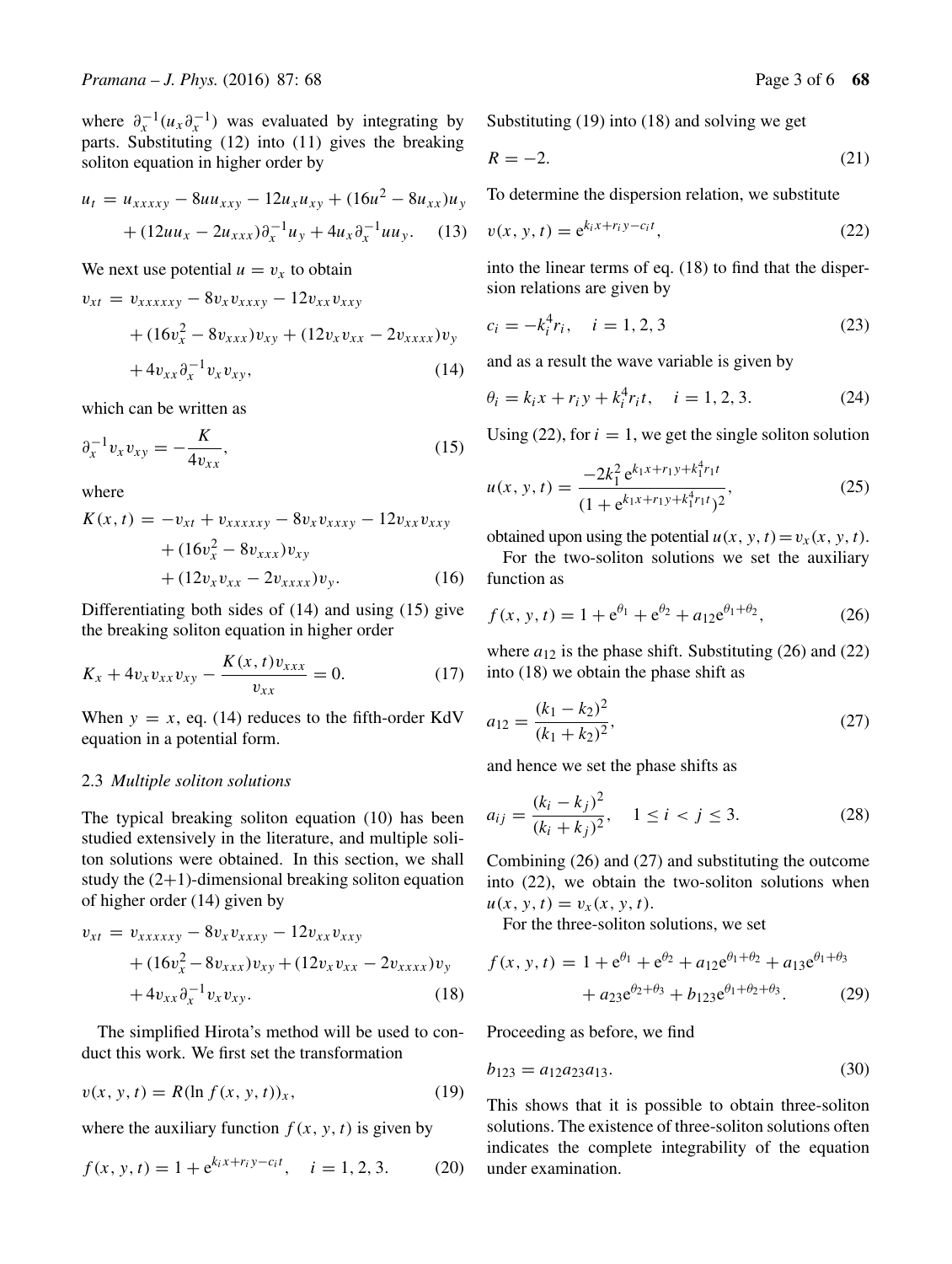It is interesting to point out that the typical breaking soliton eq. (10) is integrable and gives multiple soliton solutions. However, looking at [1–2,17–19], we report that the dispersion relation of (10) is given by

$$
c_i = k_i^2 r_i, \quad i = 1, 2, 3 \tag{31}
$$

and the single soliton solution is given by

$$
u(x, y, t) = \frac{-2k_1^2 e^{k_1 x + r_1 y - k_1^2 r_1 t}}{(1 + e^{k_1 x + r_1 y - k_1^2 r_1 t})^2}.
$$
 (32)

Combining the results obtained for (10) and (18), then for the generalized case where

$$
u_t = \Phi^n(u_y), \quad n \ge 1,
$$
\n(33)

we can show that the dispersion relation is given by

$$
c_i = (-1)^{n+1} k_i^{2n} r_i, \quad i = 1, 2, 3 \tag{34}
$$

and the single soliton solution is given by

$$
u(x, y, t) = \frac{-2k_1^2 e^{k_1 x + r_1 y + (-1)^{n+1} k_1^{2n} r_1 t}}{(1 + e^{k_1 x + r_1 y + (-1)^{n+1} k_1^{2n} r_1 t})^2}, \quad n \ge 1.
$$
\n(35)

## **3. Negative-order breaking soliton equation**

Olver [5] proved a general theorem about recursion operators for symmetries of an evolution equation, where it was proved that such an operator creates a new symmetry generator when applied to a known symmetry generator. However, Verosky [10] extended the work of Olver in the negative direction to obtain a sequence of equations of increasingly negative orders. Recall that (8) indicates

$$
u_t = \Phi u_y. \tag{36}
$$

By the negative-order hierarchy, we refer to

$$
u_t = \Phi^{-1} u_y,\tag{37}
$$

i.e. the powers of  $\Phi$  goes to the opposite direction [7–10]. In other words, the negative-order equation can be denoted by

$$
\Phi u_t = u_y. \tag{38}
$$

If the recursion operator is hereditary and admits an invertible implectic–simplectic separation, the negativeorder equations also have multi-Hamiltonian structures [7–10].

# **68** Page 4 of 6 *Pramana – J. Phys.* (2016) 87: 68

#### 3.1 *Breaking soliton equation of typical order*

Using the recursion operator for the KdV equation  $\Phi$ as defined earlier by (6) in (38) we obtain

$$
-u_{xxt} + 4uu_t + 2u_x \partial_x^{-1} u_t = u_y.
$$
 (39)

Using the potential

$$
u(x, y, t) = v_x(x, y, t),
$$
\n(40)

carries (39) into

$$
-v_{xxxxt} + 4v_x v_{xt} + 2v_{xx} v_t = v_{xy}, \t\t(41)
$$

a typical negative-order breaking soliton equation. In what follows, we shall follow our analysis presented above to determine soliton solutions for this equation.

We first set the transformation

$$
v(x, y, t) = R(\ln f(x, y, t))_x, \tag{42}
$$

where the auxiliary function  $f(x, y, t)$  is given by

$$
f(x, y, t) = 1 + e^{k_i x + r_i y - c_i t}, \quad i = 1, 2, 3.
$$
 (43)

Substituting (42) into (41) and solving we find

$$
R = -2.\t\t(44)
$$

To determine the dispersion relation, we substitute

$$
v(x, y, t) = e^{k_i x + r_i y - c_i t},
$$
\n
$$
(45)
$$

into the linear terms of (41) to find that the dispersion relations are given by

$$
c_i = \frac{r_i}{k_i^2}, \quad i = 1, 2, 3,
$$
\n<sup>(46)</sup>

and hence the wave variable is given by

$$
\theta_i = k_i x + r_i y - \frac{r_i}{k_i^2} t, \quad i = 1, 2, 3.
$$
 (47)

Equation (42), for  $i = 1$ , gives the single soliton solution

$$
u(x, y, t) = \frac{-2k_1^2 e^{k_1 x + r_1 y - (r_1/k_1^2)t}}{(1 + e^{k_1 x + r_1 y - (r_1/k_1^2)t})^2},
$$
(48)

obtained upon using the potential  $u(x, y, t) = v_x(x, y, t)$ .

For the two-soliton solutions we set the auxiliary function as

$$
f(x, y, t) = 1 + e^{\theta_1} + e^{\theta_2} + a_{12}e^{\theta_1 + \theta_2},
$$
 (49)

where  $a_{12}$  is the phase shift. Substituting (49) and (42) into (41) we obtain the phase shift by

$$
a_{12} = \frac{(k_1 - k_2)^2}{(k_1 + k_2)^2},\tag{50}
$$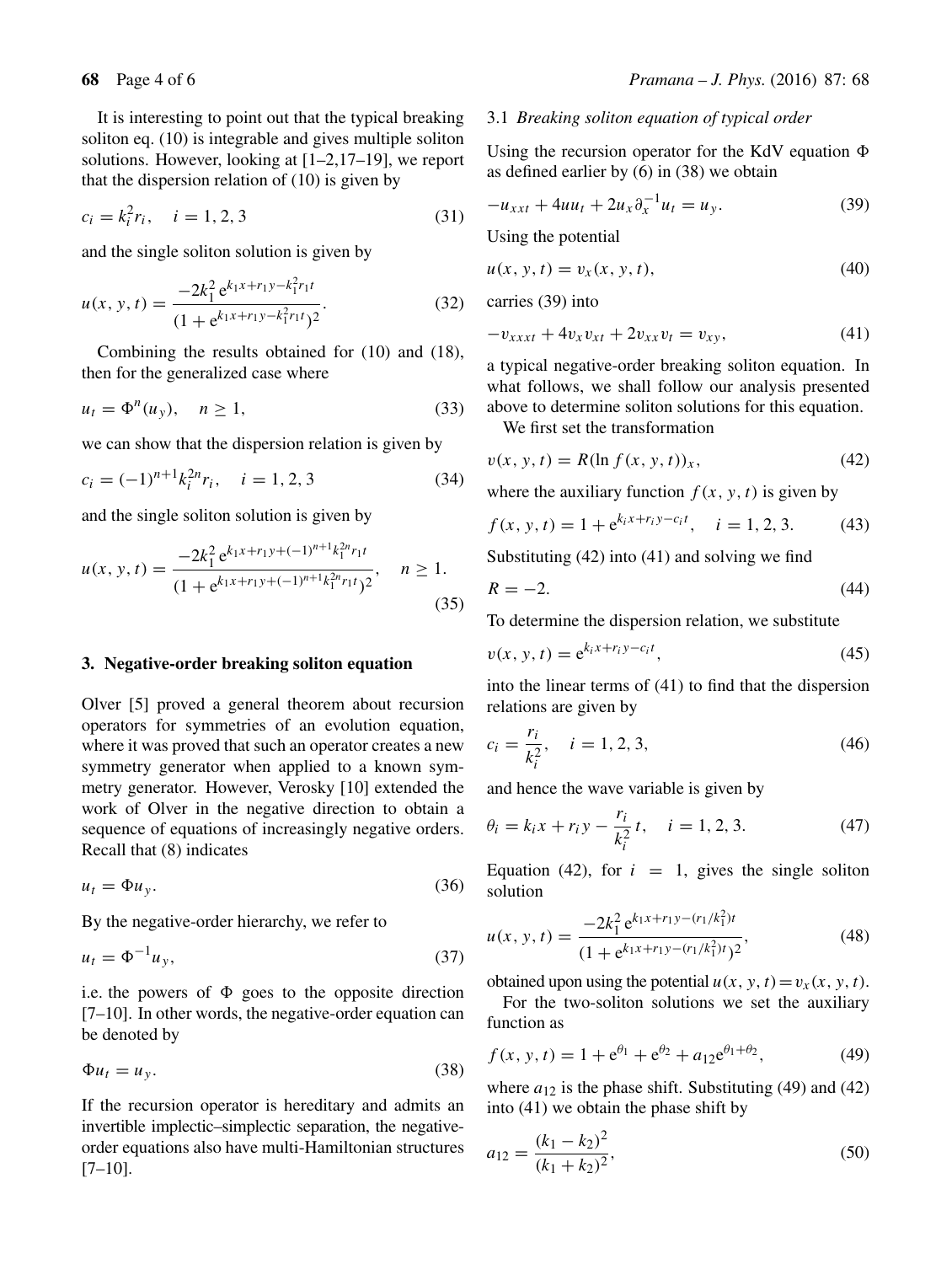and hence we set the phase shifts by

$$
a_{ij} = \frac{(k_i - k_j)^2}{(k_i + k_j)^2}, \quad 1 \le i < j \le 3. \tag{51}
$$

Combining (49) and (50) and substituting the outcome into (45), we obtain the two-soliton solutions when  $u(x, y, t) = v_x(x, y, t).$ 

For the three-soliton solutions, we set

$$
f(x, y, t) = 1 + e^{\theta_1} + e^{\theta_2} + e^{\theta_3} + a_{12}e^{\theta_1 + \theta_2} + a_{13}e^{\theta_1 + \theta_3} + a_{23}e^{\theta_2 + \theta_3} + b_{123}e^{\theta_1 + \theta_2 + \theta_3}.
$$
 (52)

Proceeding as before, we find

$$
b_{123} = a_{12}a_{23}a_{13}.\tag{53}
$$

This shows that it is possible to obtain the threesoliton solutions. The existence of three-soliton solutions often indicates the complete integrability of the equation under examination. Other methods, such as Painlevé analysis, are necessary to cofirm the integranility concept.

# **4. Negative-order breaking soliton equation of higher order**

To determine negative-order breaking soliton equation of higher order we use

$$
u_t = \Phi^2 u_y. \tag{54}
$$

By the negative-order hierarchy, we refer to

$$
u_t = \Phi^{-2} u_y,\tag{55}
$$

i.e. the powers of  $\Phi$  goes to the opposite direction [7–10]. In other words, the negative-order equation can be denoted by

$$
\Phi^2 u_t = u_y. \tag{56}
$$

If the recursion operator is hereditary and admits an invertible implectic–simplectic separation, the negative-order equations also have multi-Hamiltonian structures [7–10].

Recall that

$$
\Phi^{2} = \partial_{x}^{4} - 8u \partial_{x}^{2} - 12u_{x} \partial_{x} + (16u^{2} - 8u_{xx})
$$

$$
+ (12uu_{x} - 2u_{xxx}) \partial_{x}^{-1} + 4u_{x} \partial_{x}^{-1} u. \tag{57}
$$

Substituting (57) into (56) gives the breaking soliton equation in higher order by

$$
u_{xxxxt} - 8uu_{xxt} - 12u_xu_{xt} + (16u^2 - 8u_{xx})u_t
$$
  
+ 
$$
(12uu_x - 2u_{xxx})\partial_x^{-1}u_t
$$
  
+ 
$$
4u_x\partial_x^{-1}uu_t = u_y.
$$
 (58)

We next use the potential  $u = v_x$  to obtain

$$
-v_{xy} + v_{xxxxxt} - 8v_x v_{xxxxt} - 12v_{xx} v_{xxt} + (16v_x^2 - 8v_{xxx})v_{xt} + (12v_x v_{xx} - 2v_{xxxx})v_t + 4v_{xx} \partial_x^{-1} v_x v_{xt} = 0,
$$
 (59)

or equivalently

$$
\partial_x^{-1} v_x v_{xt} = -\frac{G}{4v_{xx}},\tag{60}
$$

where

$$
G(x, y, t) = -v_{xy} + v_{xxxxxt} - 8v_x v_{xxxxt} - 12v_{xx} v_{xxt}
$$

$$
+ (16v_x^2 - 8v_{xxx})v_{xt}
$$

$$
+ (12v_x v_{xx} - 2v_{xxxx})v_t.
$$
(61)

Differentiating both sides of (59) and using (60) gives the breaking soliton equation in higher dimension

$$
G_x + 4v_x v_{xx} v_{xt} - v_{xxx} \frac{G(x, y, t)}{v_{xx}} = 0.
$$
 (62)

#### 4.1 *Multiple soliton solutions*

In this section, we shall study the  $(2+1)$ -dimensional breaking soliton equation of higher order (59) given by

$$
v_{xy} = v_{xxxxxt} - 8v_x v_{xxxxt} - 12v_{xx} v_{xxt} + (16v_x^2 - 8v_{xxx})v_{xt} + (12v_x v_{xx} - 2v_{xxxx})v_t + 4v_{xx} \partial_x^{-1} v_x v_{xt}.
$$
 (63)

Proceeding as before, we set the transformation

$$
v(x, y, t) = R(\ln f(x, y, t))_x, \tag{64}
$$

where the auxiliary function  $f(x, y, t)$  is given by

$$
f(x, y, t) = 1 + e^{k_i x + r_i y - c_i t}, \quad i = 1, 2, 3.
$$
 (65)

Substituting (64) into (63) and solving we find

$$
R = -2.\t\t(66)
$$

To determine the dispersion relation, we substitute

$$
v(x, y, t) = e^{k_i x + r_i y - c_i t}, \qquad (67)
$$

into the linear terms of (63) to find that the dispersion relations are given by

$$
c_i = -\frac{r_i}{k_i^4}, \quad i = 1, 2, 3,
$$
\n(68)